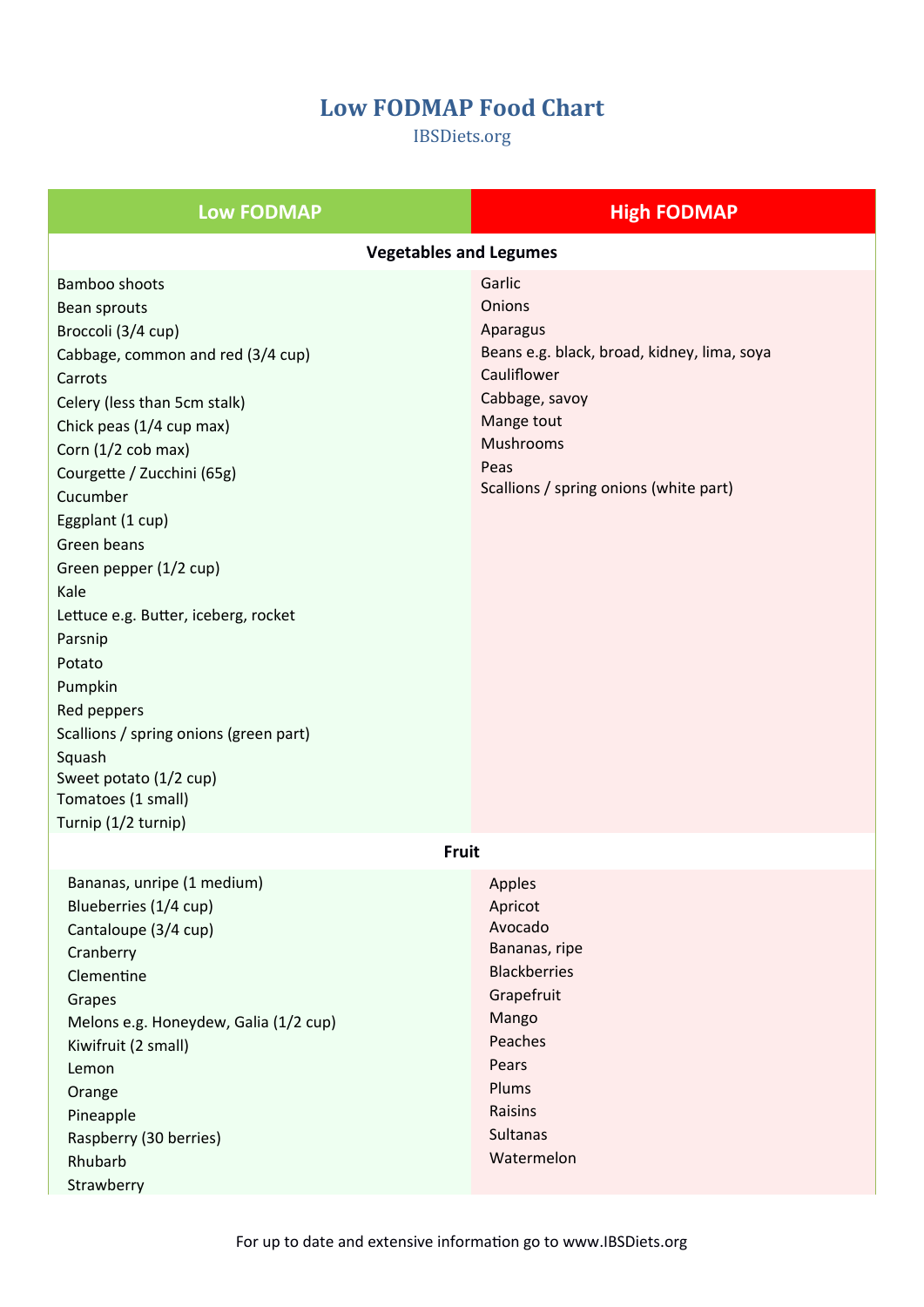# **Meat and Substitutes**

| <b>Beef</b>                          |
|--------------------------------------|
| Chicken                              |
| Lamb                                 |
| Pork                                 |
| Quorn mince                          |
| Cold cuts e.g. Ham and turkey breast |
|                                      |

# Sausages (check ingredients) Processed meat (check ingredients)

**Breads, Cereals, Grains and Pasta**

| Oats<br>Quinoa<br>Gluten free foods e.g. breads, pasta<br>Savory biscuits<br><b>Buckwheat</b><br>Chips / crisps (plain)<br>Cornflour<br>Oatmeal (1/2 cup max)<br>Popcorn<br>Pretzels<br>Rice e.g. Basmati, brown, white<br>Tortilla chips<br><b>Nuts and Seeds</b> | <b>Barley</b><br><b>Bran</b><br>Cous cous<br>Gnocchi<br>Granola<br>Muesli<br><b>Muffins</b><br>Rye<br>Semolina<br>Spelt<br>Wheat foods e.g. Bread, cereal, pasta |  |
|--------------------------------------------------------------------------------------------------------------------------------------------------------------------------------------------------------------------------------------------------------------------|------------------------------------------------------------------------------------------------------------------------------------------------------------------|--|
| Almonds (max of 10)<br>Chestnuts<br>Hazelnuts<br>Macademia nuts<br>Peanuts<br>Pecans (10 halves)<br>Poppy seeds<br>Pumpkin seeds<br>Sesame seeds<br>Sunflower seeds<br>Walnuts                                                                                     | Cashews<br>Pistachio                                                                                                                                             |  |
| <b>Milk</b>                                                                                                                                                                                                                                                        |                                                                                                                                                                  |  |
| Almond milk<br>Coconut milk (125ml)<br>Hemp milk (125ml)<br>Lactose free milk<br>Oat milk (30ml max)<br>Rice milk<br>Soya milk made with soy protein                                                                                                               | Cow milk<br>Goat milk<br>Sheep's milk<br>Soy milk made with soy beans                                                                                            |  |
| <b>Dairy and Eggs</b>                                                                                                                                                                                                                                              |                                                                                                                                                                  |  |
| <b>Butter</b><br>Dark chocolate (5 squares)<br>Eggs<br>Milk chocolate (4 squares max)<br>White chocolate (3 squares max)                                                                                                                                           | <b>Buttermilk</b><br>Cream<br>Custard<br>Greek yoghurt<br>Ice cream<br>Sour cream (over 2tbsp)<br>Yoghurt                                                        |  |